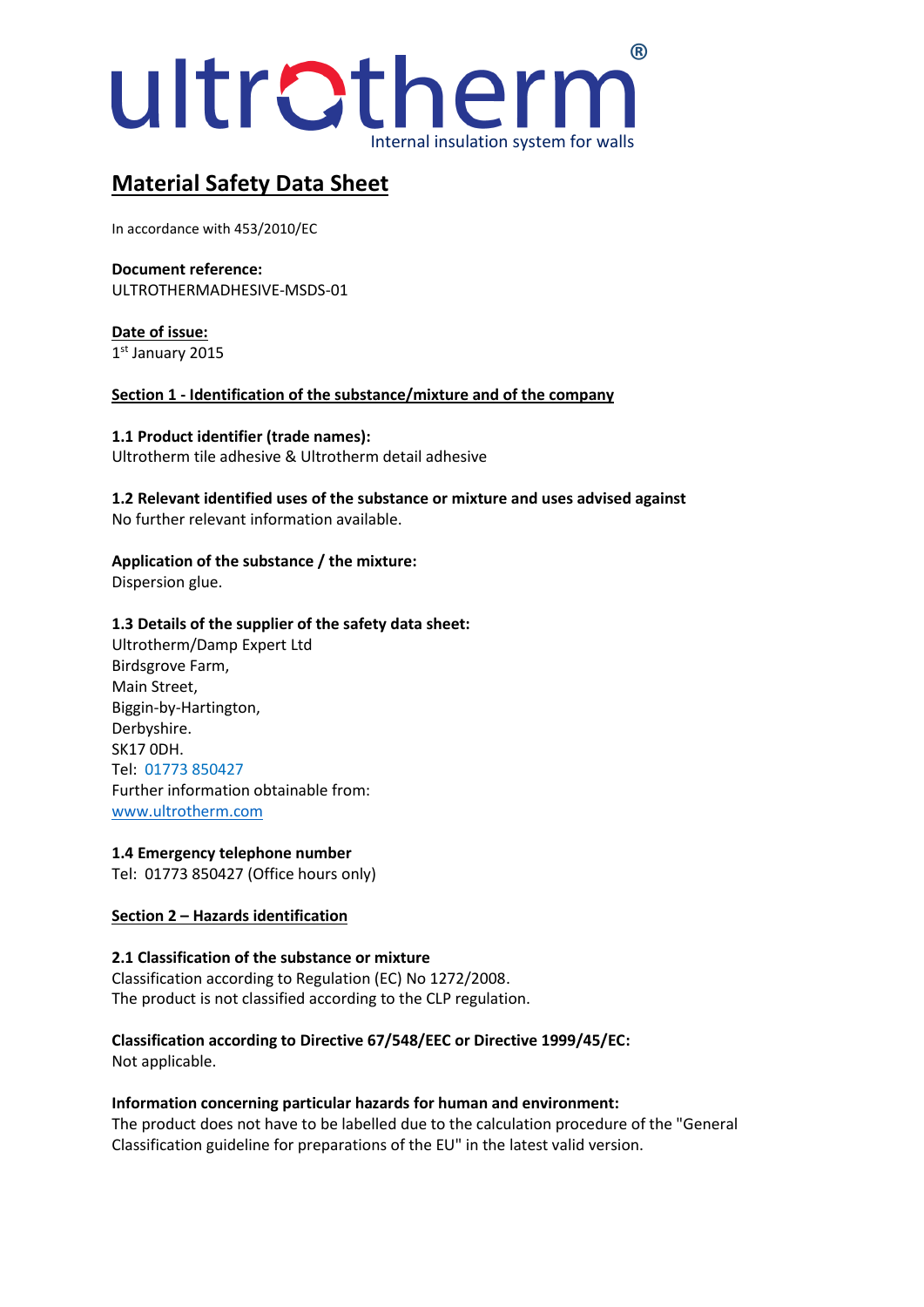#### **Classification system:**

The classification is according to the latest editions of the EU-lists, and extended by company and literature data.

**2.2 Label elements Labelling according to Regulation (EC) No 1272/2008:** Void

**Hazard pictograms:** Void

**Signal word:** Void

**Hazard statements:**

Void

## **Additional information:**

Contains mixture of: 5-chloro-2-methyl-4-isothiazolin-3-one [EC no. 247-500-7] and 2-methyl-2Hisothiazol3-one [EC no. 220-239-6] (3:1) and 2-methyl-4-isothiazolin-3-one [EC no. 220-239-6] (3:1). May produce an allergic reaction.

## **2.3 Other hazards Results of PBT and vPvB assessment PBT:** Not applicable. **vPvB:** Not applicable.

## **Section 3 - Composition/information on ingredients**

## **3.2 Chemical characterization Mixtures**

## **Description:**

Mixture of substances listed below with non-hazardous additions.

## **Dangerous components:**

Void.

## **Additional information:**

For the wording of the listed risk phrases refer to section 16.

## **Section 4 - First aid measures**

## **4.1 Description of first aid measures**

## **General information:**

No special measures required.

#### **After inhalation:**

Supply fresh air; consult doctor in case of complaints.

#### **After skin contact:**

Generally the product does not irritate the skin.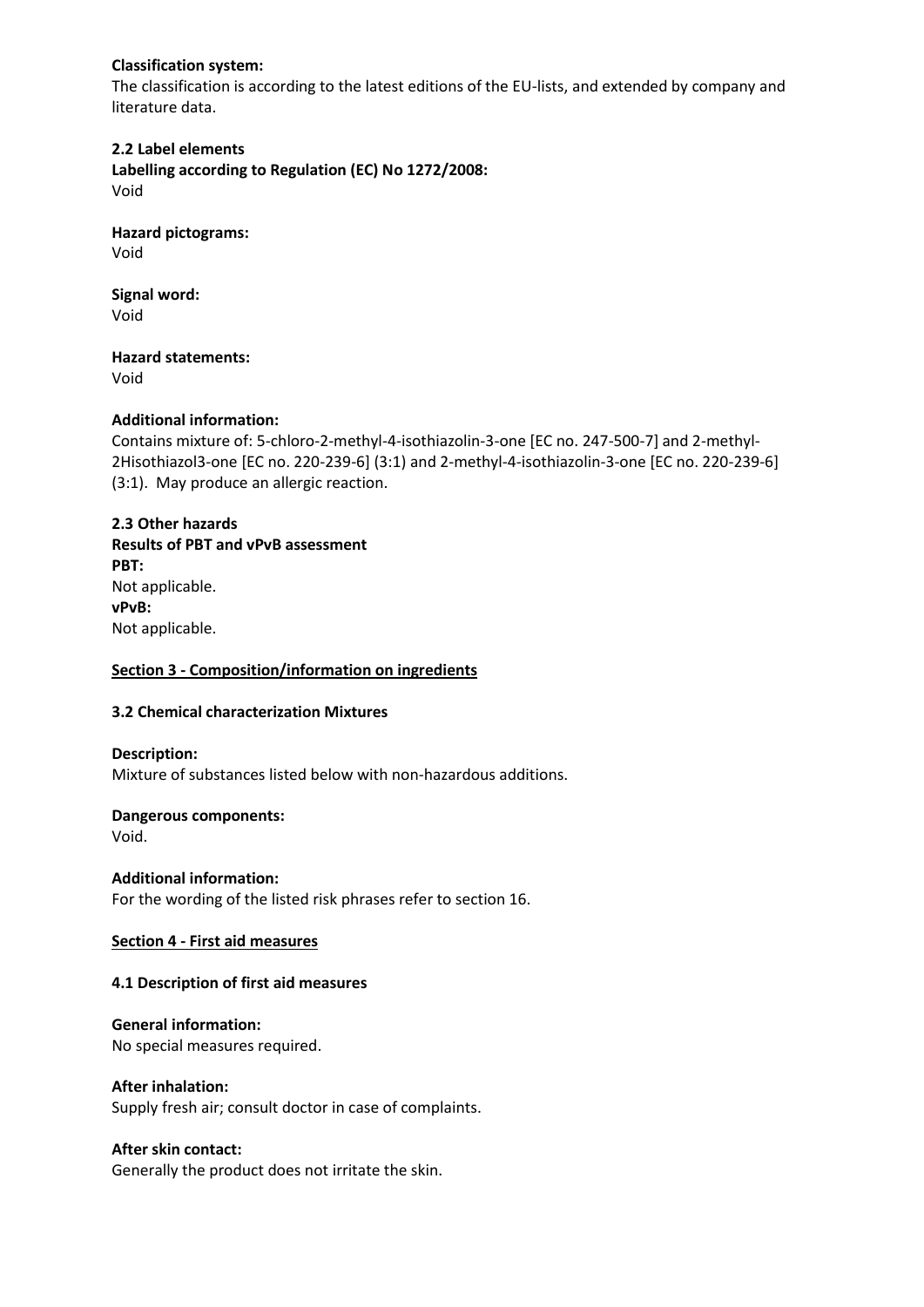#### **After eye contact:**

Rinse opened eye for several minutes under running water.

#### **After swallowing:**

If symptoms persist consult doctor.

#### **4.2 Most important symptoms and effects, both acute and delayed:**

No further relevant information available.

### **4.3 Indication of any immediate medical attention and special treatment needed:**

No further relevant information available.

#### **Section 5 - Firefighting measures**

**5.1 Extinguishing media - suitable extinguishing agents:** Use fire extinguishing methods suitable to surrounding conditions.

#### **5.2 Special hazards arising from the substance or mixture:**

No further relevant information available.

#### **5.3 Advice for firefighters - protective equipment:**

No special measures required.

#### **Section 6 - Accidental release measures**

**6.1 Personal precautions, protective equipment and emergency procedures:** Not required.

#### **6.2 Environmental precautions:**

Dilute with plenty of water. Do not allow to enter sewers/ surface or ground water.

## **6.3 Methods and material for containment and cleaning up:**

Pick up mechanically.

#### **6.4 Reference to other sections:**

No dangerous substances are released.

#### **Section 7 - Handling and storage**

#### **7.1 Precautions for safe handling:**

No special measures required.

## **Information about fire - and explosion protection:**

No special measures required.

#### **7.2 Conditions for safe storage, including any incompatibilities:**

**Storage - requirements to be met by storerooms and receptacles:** No special requirements.

**Information about storage in one common storage facility:** Not required.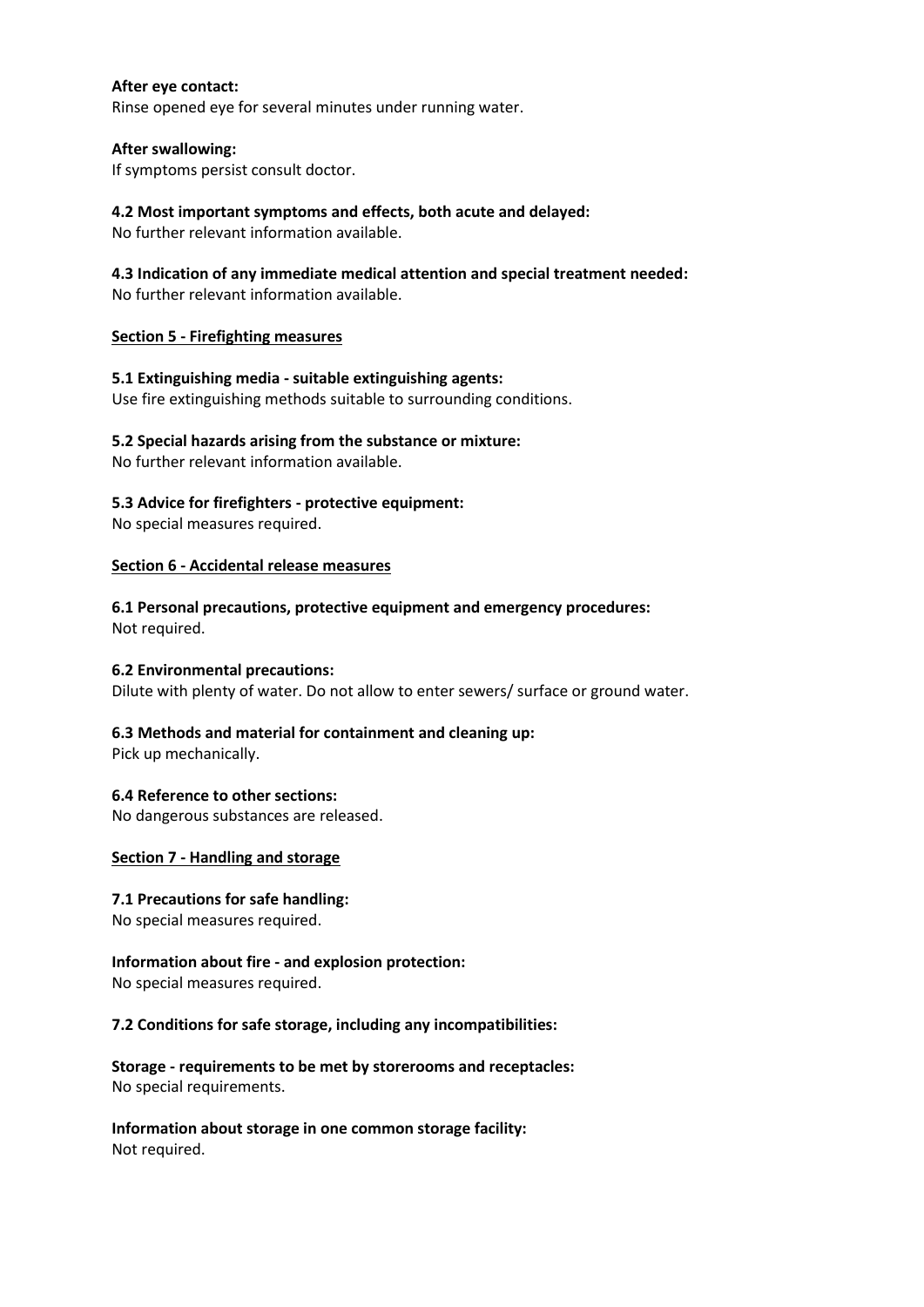## **Further information about storage conditions:**

None.

#### **7.3 Specific end use(s):**

No further relevant information available.

#### **Section8 - Exposure controls/personal protection**

#### **Additional information about design of technical facilities:**

No further data; see item 7.

#### **8.1 Control parameters**

#### **Ingredients with limit values that require monitoring at the workplace:**

The product does not contain any relevant quantities of materials with critical values that have to be monitored at the workplace.

#### **Additional information:**

The lists valid during the making were used as basis.

#### **8.2 Exposure controls**

#### **Personal protective equipment:**

#### **General protective and hygienic measures:**

The usual precautionary measures are to be adhered to when handling chemicals. ·

#### **Respiratory protection:**

Not required. ·

#### **Protection of hands:**

The glove material has to be impermeable and resistant to the product/ the substance/ the preparation. Due to missing tests no recommendation to the glove material can be given for the product/ the preparation/ the chemical mixture.

#### **Selection of the glove material on consideration of the penetration times, rates of diffusion and the degradation:**

The selection of the suitable gloves does not only depend on the material, but also on further marks of quality and varies from manufacturer to manufacturer. As the product is a preparation of several substances, the resistance of the glove material cannot be calculated in advance and has therefore to be checked prior to the application. · Penetration time of glove material. The exact break through time has to be found out by the manufacturer of the protective gloves and has to be observed.

#### **Eye protection:**

Goggles recommended during refilling.

## **Section 9 - Physical and chemical properties**

#### **9.1 Information on basic physical and chemical properties**

**General Information**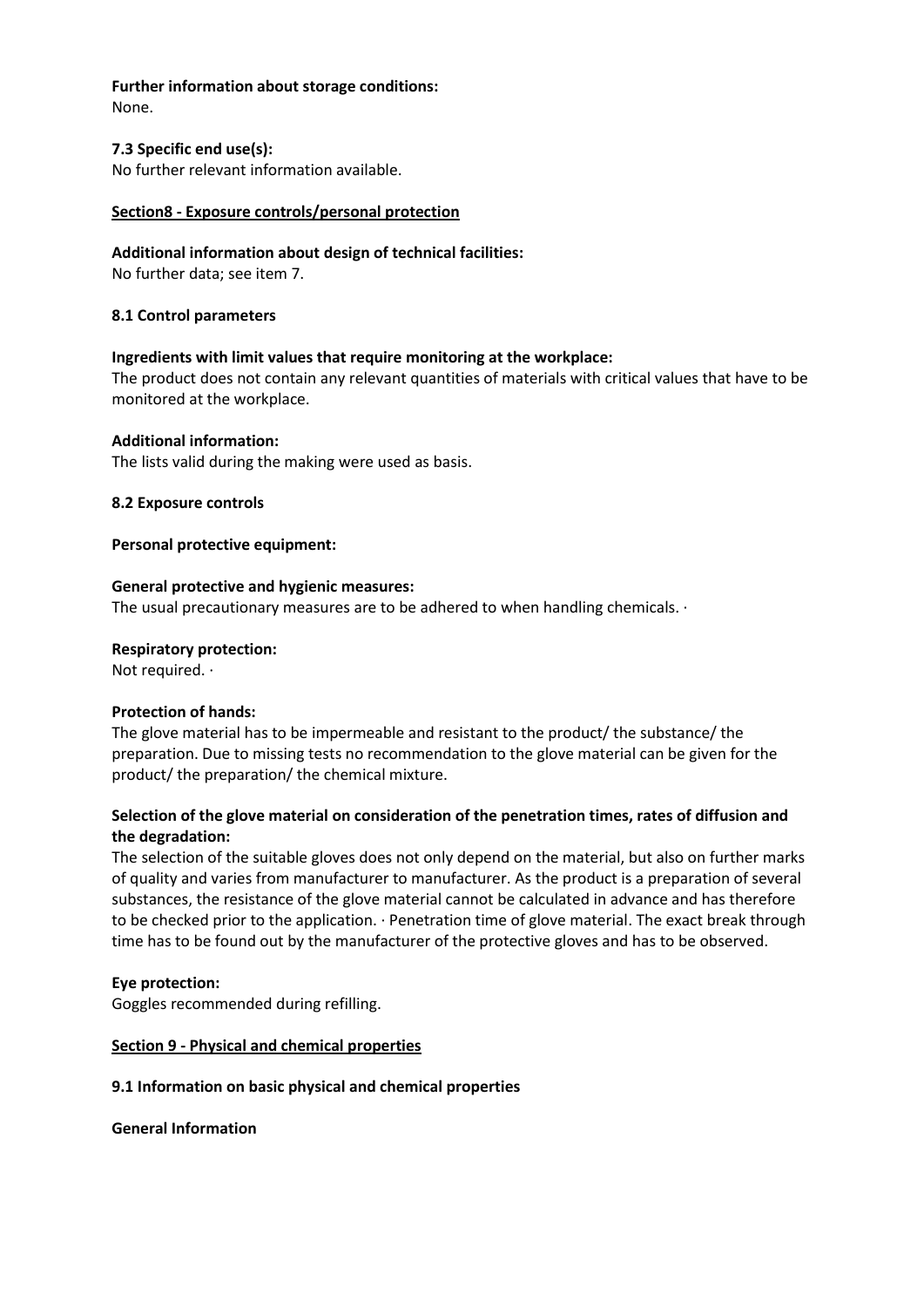**Form:**  Pasty

**Colour:**  White ·

**Odour: Characteristic · pH-value:**  Undetermined. ·

**Change in condition Melting point/Melting range:** Undetermined.

**Boiling point/Boiling range:**   $100 °C \cdot$ 

**Flash point:**   $> 100 °C$ 

#### **Ignition temperature:**  Undetermined. ·

**Self-igniting:**  Product is not self-igniting.

## **Danger of explosion:**

Product does not present an explosion hazard.

#### **Explosion limits:**

Lower: Undetermined. Upper: Undetermined.

## **Vapour pressure:**

Undetermined.

**Density at 20 °C:**   $1.61$  g/cm<sup>3</sup>

**Solubility in / Miscibility with water:**  Fully miscible.

## **Solvent content:**

VOC (EC) 0.00 %

**9.2 Other information** No further relevant information available.

#### **Section 10: Stability and reactivity**

**10.1 Reactivity** 

**10.2 Chemical stability - Thermal decomposition / conditions to be avoided:** No decomposition if used according to specifications. ·

## **10.3 Possibility of hazardous reactions:**

No dangerous reactions known.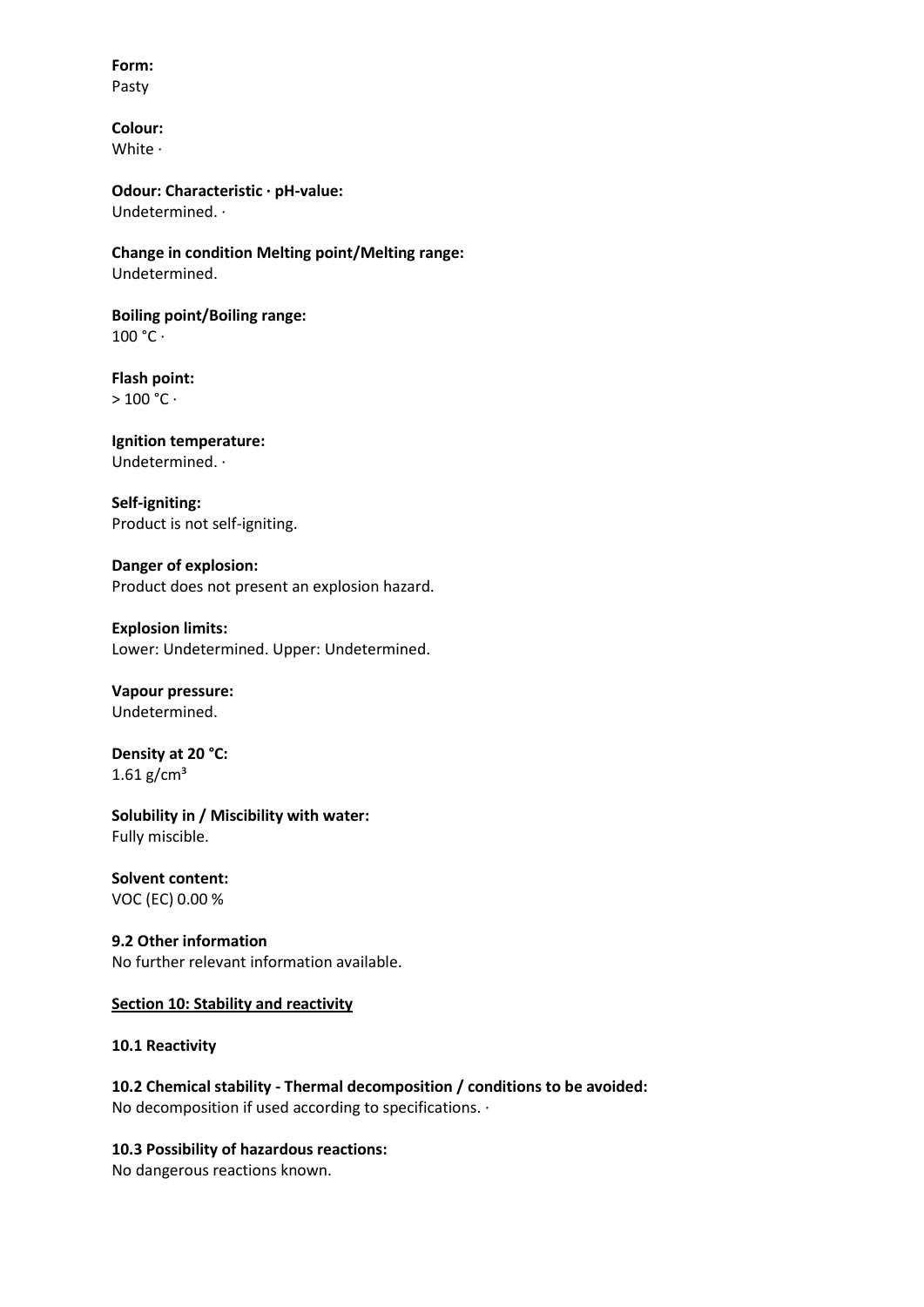#### **10.4 Conditions to avoid:**

No further relevant information available.

#### **10.5 Incompatible materials:**

No further relevant information available.

## **10.6 Hazardous decomposition products:**

No dangerous decomposition products known.

### **Section 11: Toxicological information**

**11.1 Information on toxicological effects: Acute toxicity Primary irritant effect on the skin:** No irritant effect. ·

**On the eye:** No irritating effect.

**Sensitization:** No sensitizing effects known.

## **Additional toxicological information:**

The product is not subject to classification according to the calculation method of the General EU Classification Guidelines for Preparations as issued in the latest version. When used and handled according to specifications, the product does not have any harmful effects to our experience and the information provided to us.

## **Section 12 - Ecological information**

**12.1 Toxicity Aquatic toxicity:** No further relevant information available.

## **12.2 Persistence and degradability:**

No further relevant information available. ·

#### **12.3 Bioaccumulative potential:**

No further relevant information available.

## **12.4 Mobility in soil:**

No further relevant information available.

## **Additional ecological information:**

#### **General notes:**

Water hazard class 1 (German Regulation) (Self-assessment): Slightly hazardous for water. Do not allow undiluted product or large quantities of it to reach ground water, water course or sewage system.

#### **12.5 Results of PBT and vPvB assessment PBT:**

Not applicable.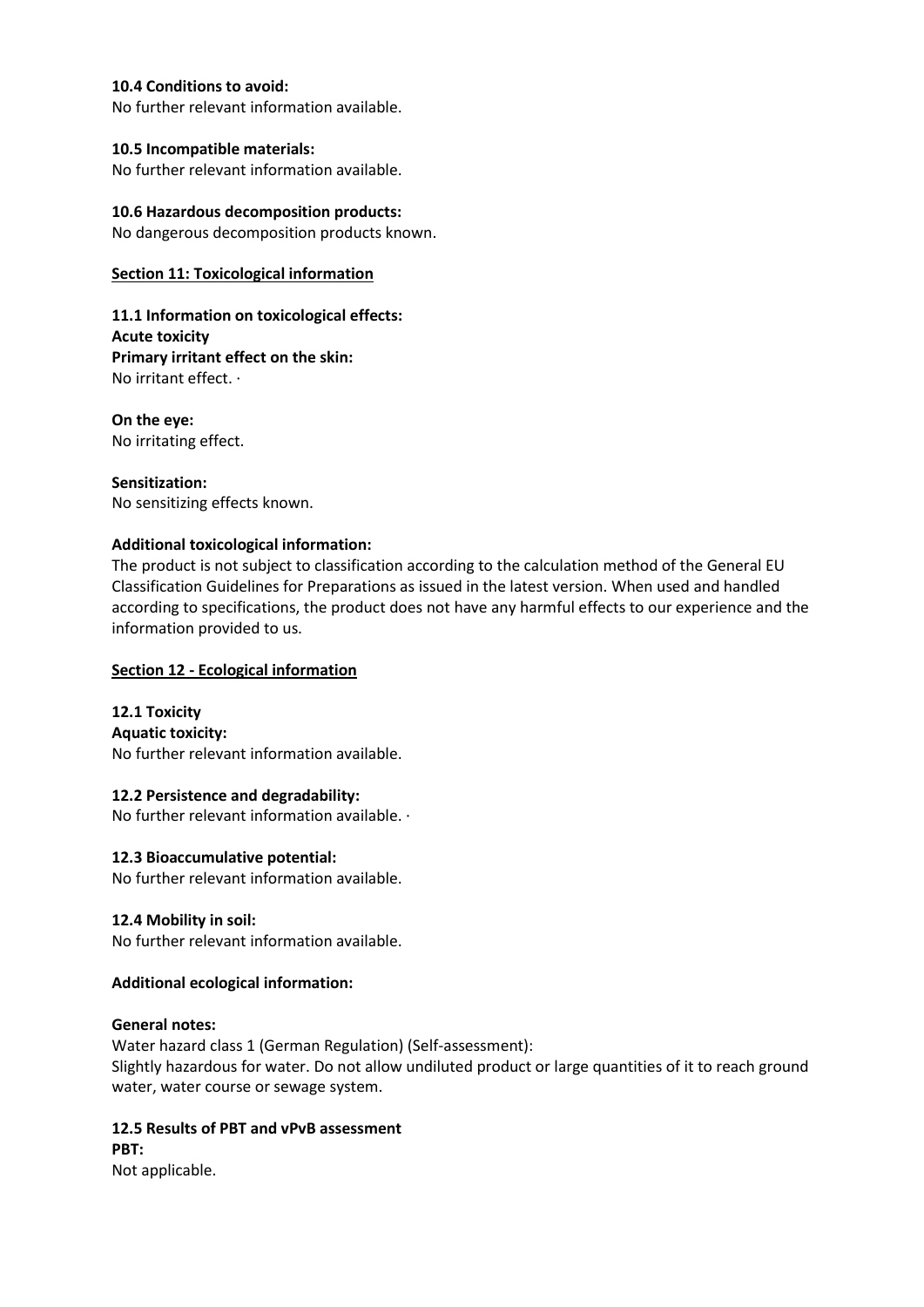**vPvB:**  Not applicable.

#### **12.6 Other adverse effects:**

No further relevant information available.

#### **Section 13 - Disposal considerations**

#### **13.1 Waste treatment methods**

#### **Recommendation:**

Disposal must be made according to official regulations. European waste catalogue 08 04 10 waste adhesives and sealants other than those mentioned in 08 04 09.

## **Uncleaned packaging**

**Recommendation:**

Disposal must be made according to official regulations. ·

#### **Recommended cleansing agents:**

Water, if necessary together with cleansing agents.

#### **Section 14 - Transport information**

**14.1 UN-Number -ADR, ADN, IMDG, IATA:** Void.

**14.2 UN proper shipping name · ADR, ADN, IMDG, IATA:** Void.

**14.3 Transport hazard classes - ADN, IMDG, IATA:**  Class Void.

#### **14.4 Packing group -ADR, IMDG, IATA:** Void.

## **14.5 Environmental hazards:**

Not applicable.

#### **14.6 Special precautions for user:**

Not applicable.

#### **14.7 Transport in bulk according to Annex II of MARPOL73/78 and the IBC Code:** Not applicable. UN "Model Regulation"

#### **Section 15 - Regulatory information**

**15.2 Chemical safety assessment:** A Chemical Safety Assessment has not been carried out.

#### **Section 16 - Other information**

This information is based on our present knowledge. However, this shall not constitute a guarantee for any specific product features and shall not establish a legally valid contractual relationship.